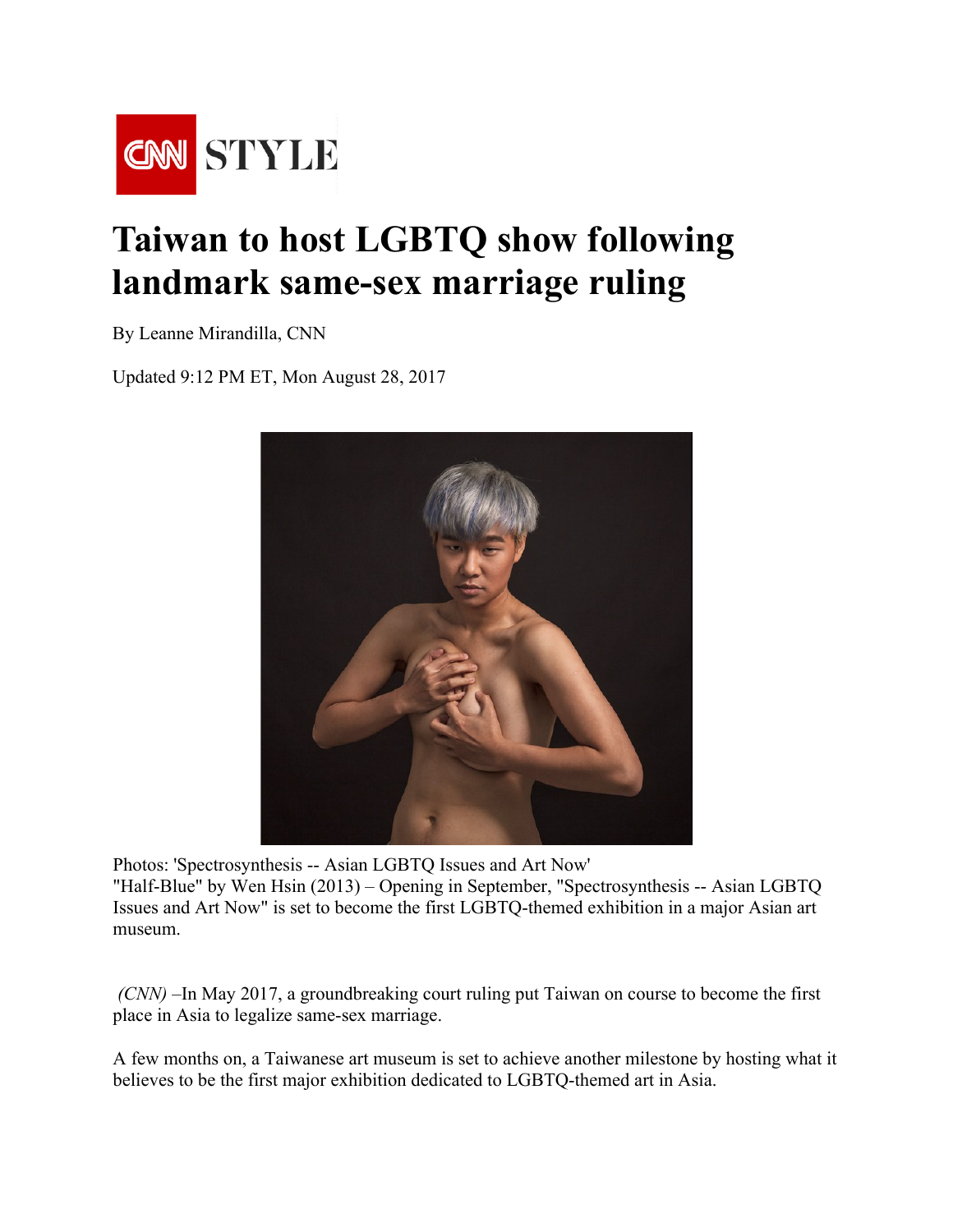Titled "Spectrosynthesis -- Asian LGBTQ Issues and Art Now," the upcoming show at Taipei's Museum of Contemporary Art will feature 50 works by 22 ethnically Chinese artists from around the world.

The exhibition is aimed at promoting a better understanding of the LGBTQ experience in Asia, according to curator Sean Hu.

Content by Memorial Sloan Kettering

Improving Cancer Care Through Research

How does a normal cell become cancer?

"The works relates to issues facing the Chinese LGBTQ community and our life stories," he said in a phone interview. "It symbolizes a slice of our history.

"We hope the exhibition has a ripple effect across Asian society, and leads to people respecting different sexual orientations," said Hu, who is also an activist for LGBTQ and ethnic minority issues in Taiwan.

## **Diverse perspectives**

Exhibiting artwork from the last 50 years, the show encompasses a variety of mediums, from paintings to video art. The artists featured include Chinese-American filmmaker Wu Tsang, and Samson Young, who is representing Hong Kong at this year's Venice Biennale.



Hong Kong artist Samson Young's video piece strips away the music of a choral performance, leaving behind only the background sounds.

Singaporean artist Jimmy Ong has contributed a collection of large-scale charcoal artworks addressing gender and sexual identity. Many of the images depict gay couples with their children, a theme often explored in Ong's art.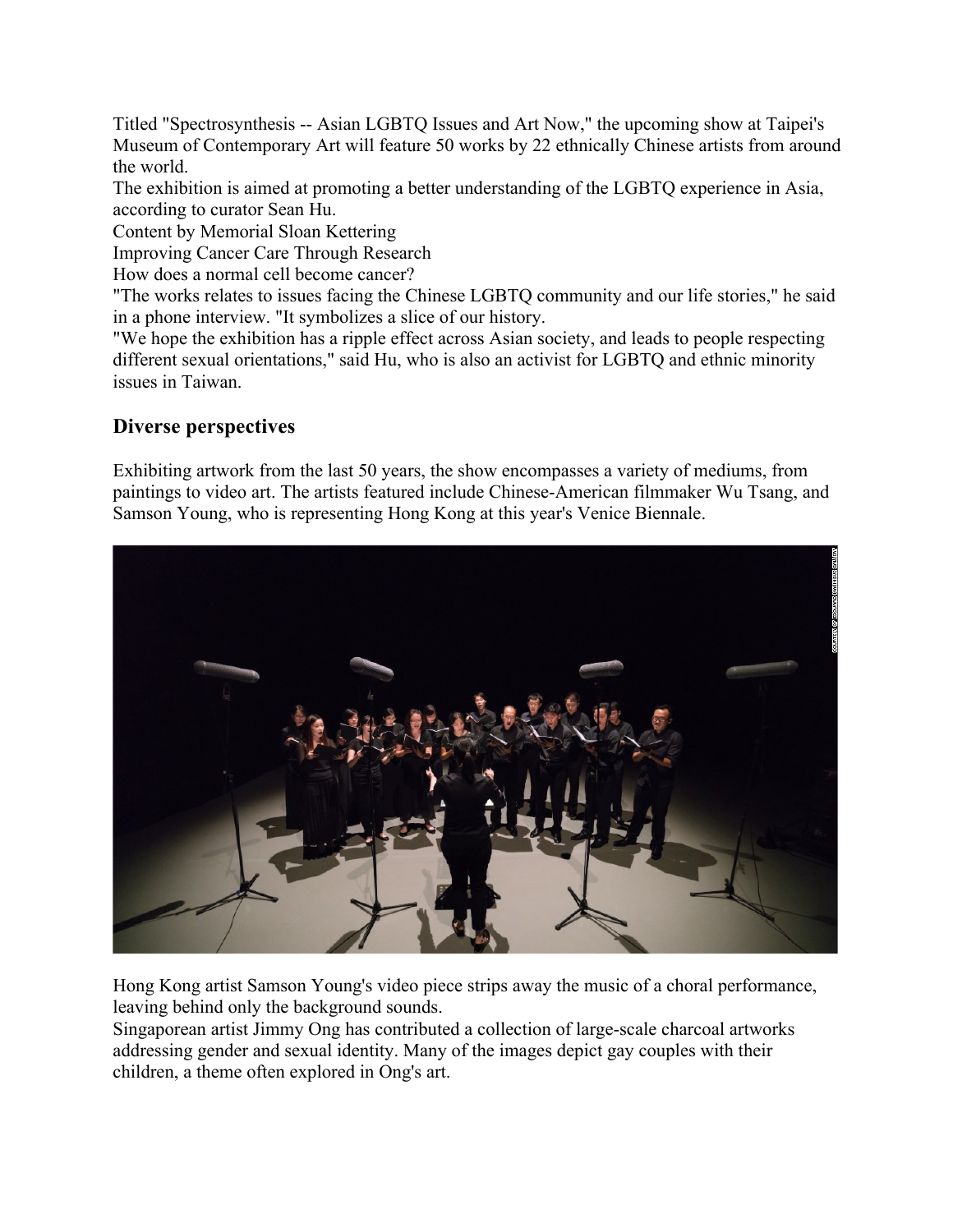"I wanted to grant a pictorial vocabulary for gay people to view their marital statuses, which are absent in regular Asian artworks," he said in a phone interview. "And they're definitely absent in family portraits."



Many of Jimmy Ong's charcoal drawings depict gay parents with their children.

Two pieces from Ong's "Ancestors on the Beach" series also feature in the exhibition. The works reference a beach that was popular among Singapore's queer community in the 1990s, though it was subsequently targeted by plainclothes policemen masquerading as gay men.

"It was a time when there were many people who were persecuted," Ong said. "Some were even publicized in the local newspaper."

Not all of the exhibition addresses LGBTQ issues so directly, according to Patrick Sun, the founder of Sunpride Foundation, a not-for-profit art organization which helped organize the show. Young's "Muted Situation #5," for instance, was created by stripping the music away from a choral performance, leaving only the background sounds.

"Samson (Young)'s work doesn't deal with sexuality," Sun said in a phone interview. "But if you put something like that in a LGBTQ exhibition, then people will understand [the message]." "You can pare these issues down to basic values that we can all talk about and respond to," agreed Young on the phone. "They aren't limited by your perceived proximity to them."

## **A long road**

Taiwan's LGBTQ-themed exhibition appears to have been carefully timed. It coincides with both Art Taipei, Asia's oldest art fair, and Taiwan Pride, Asia's largest gay pride parade. But while the show comes just months after the island's landmark court ruling, it has been in production for the past two years.